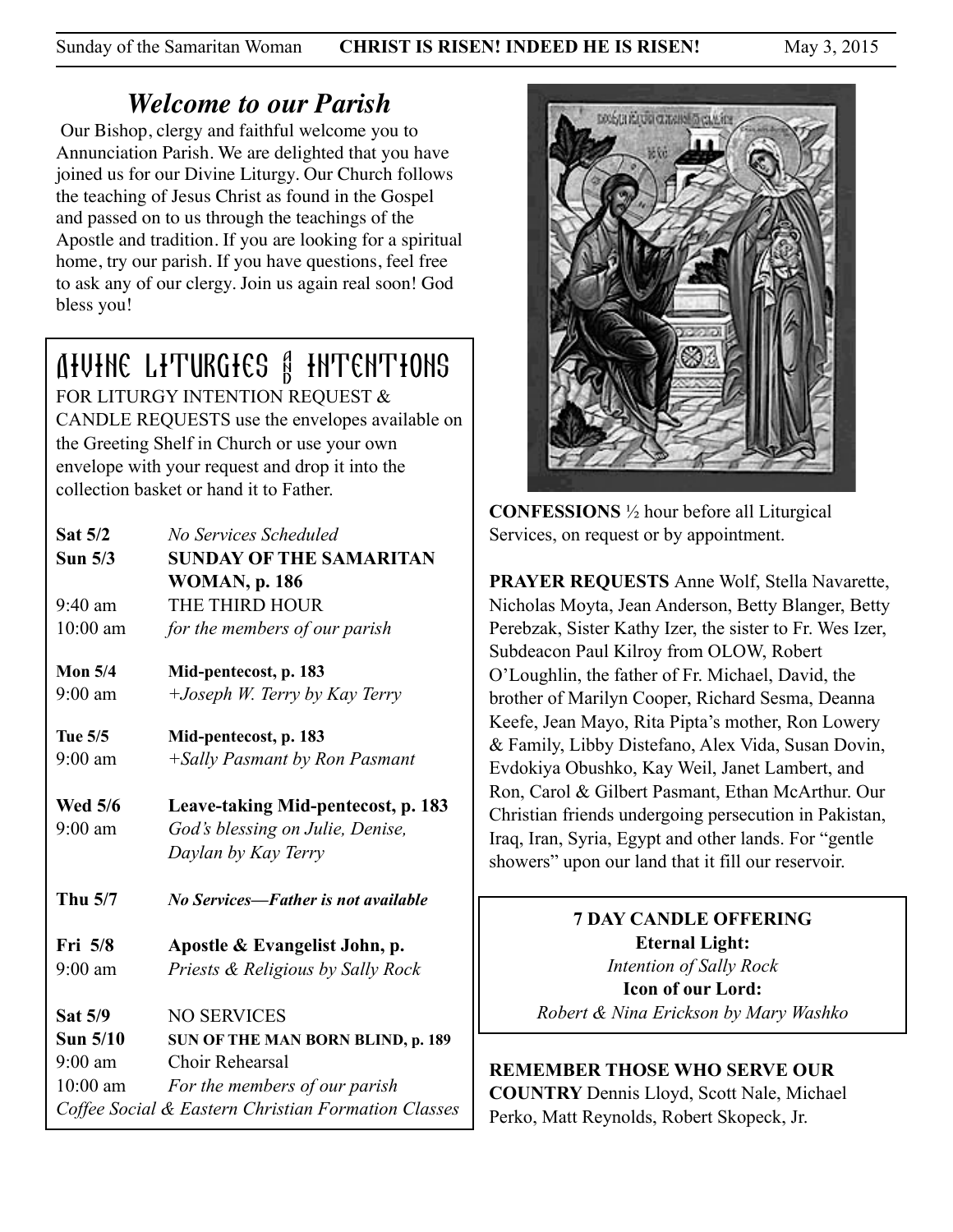# **Parish Calendar & Upcoming Events TODAY Cinco de Mayo Luncheon**

Sponsored by John and Linda Crans

 LUNCHEON MENU*,* Salad, Chips and Salsa, Chicken Enchiladas, Refried Beans and Rice, Rolls and Butter, Ice Cream, Coffee / Soft Drinks / Wine *Take-outs Available Door Prize and Raffle Prizes* Adults: \$12.00 Children (4-12): \$6.00 See Rita Pipta for your Tickets

**Thur 5/7 EASTERN CATHOLIC PASTORAL ASSOCIATION PRAYER MEETING** 11:00 pm at Holy Cross Melkite Church.

**ASCENSION OF OUR LORD-**Holyday of Obligation

- **Wed 5/13** 7:30 pm Vesper/Liturgy
- **Thur 5/14** 9:00 am Divine Liturgy
- **Sat 5/23 5TH ALL SOULS SATURDAY**  9:00 am Liturgy & Panachida
- **Mon 5/25 MEMORIAL DAY PENTECOST MON** 9:00 am Liturgy w/ Procession
- **Fri 5/29 NINTH ANNUAL ROMAN & EASTERN CATHOLIC AND ORTHODOX CHRISTIAN ECUMENICAL SERVICE** of prayer for Christian Unity celebrating Pentecost. Our choir will be singing. See Bob Pipta for info 7:00 pm at Christ Cathedral Arboretum, Garden Grove, CA

## **MYRRH-BEARERS RETREAT—MARK YOUR CALENDARS NOW! EPARCHIAL EVENT**

 "Women, be heralds of the Good News!" is the call to all women of this parish to participate in this year's Myrrh-bearers Retreat

at the Franciscan Renewal Center in Scottsdale, AZ *from Friday, June 26th to Sunday, June 28th.*

 The theme is Myrrh-bearers--Women of Faith with a focus on Heart to Heart Evangelization! The retreat is for girls 7-11 years, teen girls from 12-17 and for women 18+ years.

 Costs range from \$75 to \$175 per person based on Track and room accommodations Registration forms are available on the table at the entrance to the church. *Contact: Sister Jean Marie 602-861-9778 or e-mail--jean.sister@cox.net*

#### **TITHING AND ATTENDANCE REPORT April 26—Sunday of the Paralytic**

Attendance: Sun: 10:00 am 110 Souls Daily Liturgy 9:00 am 4 souls Adult Tithes : \$3,077.00 Youth Tithes: \$9.41 Bishop's Appeal: \$700.00 Catholic Home Missions: \$640.00 Recycing: \$20.00 Pledge Payment: \$340.00 Thank you for your support and love for our Parish.

#### **PLEDGE COMMITTMENT UPDATE**

Started: December 2013- —Ends: March 30, 2016 Purpose: to reduce the principle on our church mortgage Pledge Goal: \$200,000 Amount Pledged: \$181,679 Pledges Paid to Date: \$139,478 Difference: \$18,321 You may call the office to check on your payment schedule.

**GIFT SHOP** Open after the Sunday Liturgy. See Sue Petyo for more information.

### **COFFEE SOCIAL HOST FOR APRIL**

Liz & Becky Hallahan—Thank you!

#### **FR. JAMES BARRAND'S ADDRESS:**

St Eugene's Cathedral, 2323 Montgomery Drive Santa Rosa, CA. 95405

**MARIAN PILGRIMAGE.** *Sponsored by The* 

*Orientale Lumen Foundation* (past organizers of the Seminary Concert Tours, and the Ecumenical Pilgrimage that met Pope Francis and Patriarch Bartholomew in 2014) is sponsoring a Marian Pilgrimage to Eastern Europe for Byzantine Catholics on **August 7-18, 2015**.

 The land package is only \$1995 per person, double occupancy, and includes transportation, accommodations and some meals. Single rooms are available for an extra \$500. Airfare is extra.

**Registration and \$500 deposit is due by May 15, 2015.** For more details, and to register online, visit www.olconference.com and click on the Pilgrimage button. Or call 703-691-8862.

*Cut here………………………..to use this form…….*